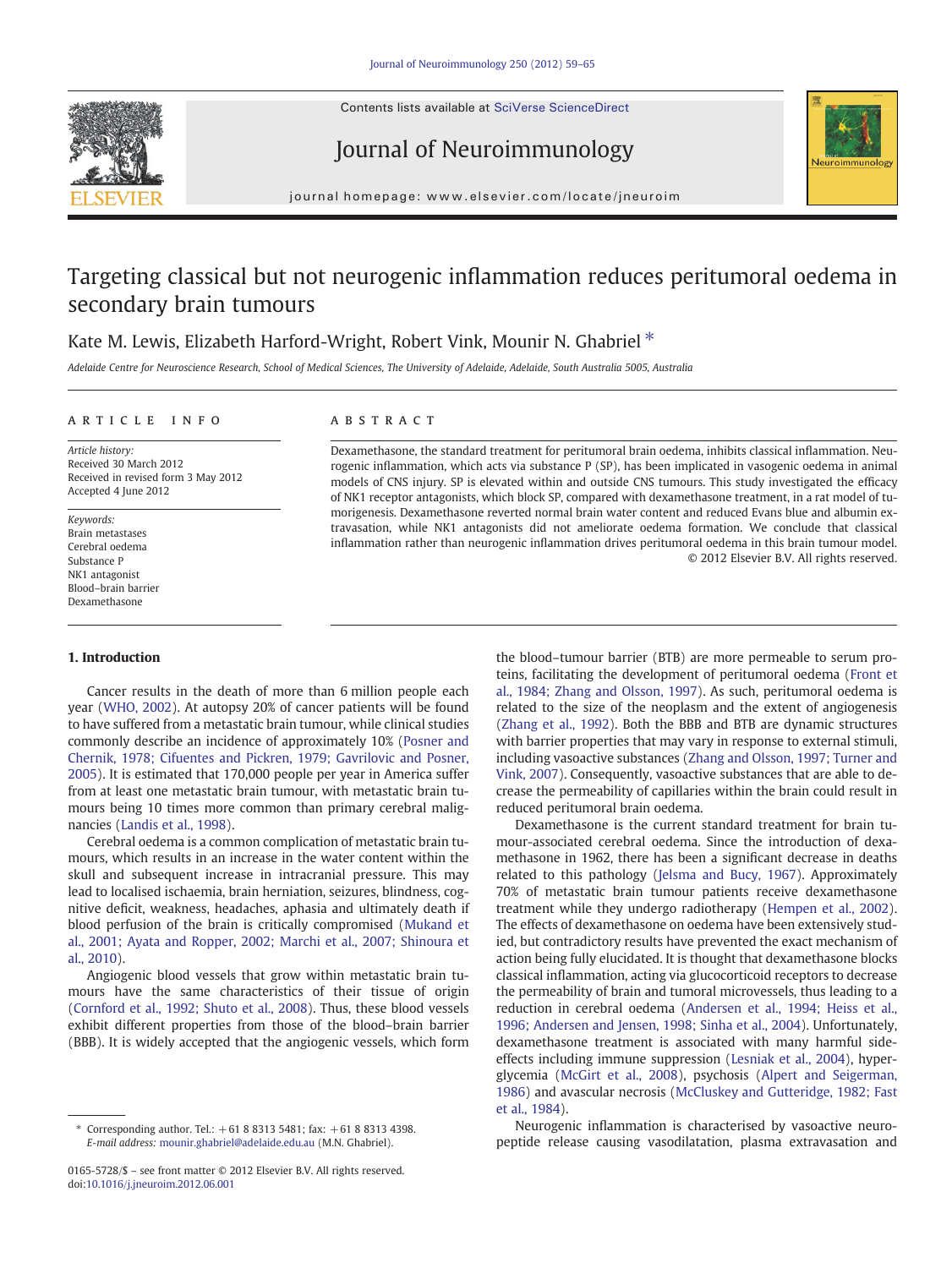subsequent oedema formation [\(Woie et al., 1993\)](#page-6-0). Substance P (SP) is a potent neurogenic inflammatory mediator, causing increased BBB permeability when it acts on NK1 receptors expressed throughout the central nervous system ([Cioni et al., 1998; Paemeleire et al.,](#page-5-0) [1999; Annunziata et al., 2002; Lu et al., 2008\)](#page-5-0). The modulatory effect of SP on the BBB is involved in the pathogenesis of peri-lesion cerebral oedema in ischaemic stroke and traumatic brain injury. Treatment with NK1 receptor antagonists in these conditions results in reduction of water content and improved functional outcome [\(Nimmo et al., 2004; Vink et al., 2004; Turner et al., 2006; Turner](#page-5-0) [and Vink, 2007; Donkin et al., 2009; Harford-Wright et al., 2010\)](#page-5-0).

The neurally induced release of SP and its effect on the BBB and oedema formation in other brain pathologies makes it a likely candidate as a mediator of peritumoral oedema formation in metastatic brain tumours, especially given recent reports of increased SP in and around CNS tumours ([Palma et al., 2000](#page-5-0)). The aim of the current study was to use an intracerebral inoculation model to produce secondary neoplasms of consistent size and location, and to elucidate the role of neurogenic inflammation in the pathogenesis and development of cerebral oedema associated with these secondary brain tumours.

#### 2. Methods

#### 2.1. Animals

Animal procedures were performed in accordance with the National Health and Medical Research Council (NHMRC) guidelines and were approved by the University of Adelaide and the IMVS animal ethics committees. Male albino Wistar rats weighing 250–350 g, were group housed and allowed free access to food and water. Six animals for each treatment group were randomly selected for the immunostaining study, brain water content study and Evans blue extravasation study.

#### 2.2. Cell culture

Walker 256 rat breast carcinoma cells were obtained from the Cell Resource Centre for Medical Research at Tohoku University, Japan. Culture was performed in complete culture medium consisting of Sigma RPMI-1640 containing 10% sterile foetal bovine serum and 1% penicillin and streptomycin (Sigma, 10,000 units penicillin and 10 mg of streptomycin/mL). Cells growing in 150 cm<sup>2</sup> culture flasks were passaged once with >90% confluence being reached using 3.5 mL of 0.02% EDTA. The cells were spun down in a centrifuge (5 min at 1500 RPM) and resuspended in serum free medium. The cells were counted using a hemocytometer and then diluted, so that between  $10^5$  and  $10^6$  cells/8  $\mu$ L of serum free RPMI-1640 medium were used for direct injection into the brain.

#### 2.3. Tumour inoculation

For tumour cell inoculation, the animal was anaesthetised using isoflurane inhalation anaesthesia at 3% via a nose cone. The animal was placed in a stereotaxic frame, local anaesthetic injected subcutaneously in the scalp and a midline scalp incision made to expose the skull. A 0.7 mm burr hole was performed at stereotaxic coordinates, 0.5 mm anterior and 3 mm lateral to the bregma, on the right half of the skull. A 30-gauge needle was inserted and lowered 5 mm ventral to bregma using a micrometre device. Between  $10^5$  and  $10^6$  walker 256 carcinoma cells in 8 μL of sterile culture medium were injected into the striatum over 10 min. Control animals had only culture medium injected. The needle remained in place for 5 min, then withdrawn. The hole was sealed with bone wax and the wound sutured.

#### 2.4. Treatment

All compounds were dissolved in 0.9% saline solution, which was also used as vehicle control. On days 4–6 following tumour inoculation, groups of animals were given a daily intraperitoneal injection with one of the following agents: the NK1 antagonist fosaprepitant dimeglumine (Emend<sup>R</sup>, MERCK & CO) 3 mg/kg/day, the NK1 antagonist n-acetyl L-tryptophan (NAT) 7.5 mg/kg/day, DBL dexamethasone sodium phosphate 8 mg/kg/day, or saline vehicle (as controls). All animals were sacrificed on day 7 following tumour inoculation. The dose of 8 mg/kg/day over three days for dexamethasone was used because this had previously been effective in ameliorating cerebral oedema in a rat model of primary brain tumour [\(Gu et al., 2007\)](#page-5-0). The concentration of NAT was determined from a previous study where a dose response was performed and 2.5 mg/kg of intravenously administered NAT caused maximal resolution of BBB permeability following traumatic brain injury ([Donkin et al., 2009\)](#page-5-0). This dose was tripled to allow for intraperitoneal administration, as used for dexamethasone treatment. Emend was given at three times the dose recommended clinically for IV administration that has also been used previously with central effects in animal models [\(Watanabe et al., 2008\)](#page-5-0).

#### 2.5. Immunostaining

Animals were transcardially perfused with 10% formalin under terminal anaesthesia induced by intraperitoneal injection of Pentobarbitone sodium (60 mg/kg). Brains were embedded in paraffin wax and 5 μm sections were cut. Slides from each treatment group were stained for substance P (Santa Cruz Biotechnology, 1:2000) and albumin (ICN Pharmaceuticals, 1:20,000). Immunohistochemistry was performed using the standard streptavidin peroxidase procedure used routinely in our laboratory with 3,3′-diaminobenzidine (DAB) for visualisation and haematoxylin counterstaining. Immunostained slides were scanned using the nanozoomer (Hammamatsu, Hammamatsu City, Japan) and objective assessment of the immunocytochemical staining was achieved through colour deconvolution techniques, to reveal the % of DAB in the scanned slides. The colour deconvolution technique has been described previously [\(Harford-Wright et al., 2010; Helps et al., 2012](#page-5-0)). Whole coronal sections for albumin-stained brain sections, and peritumoral areas (0.0678 mm<sup>2</sup> ) from SP immunostained sections were taken and run through the colour deconvolution software to automatically estimate the % of brown stain in the selected area.

#### 2.6. Brain water content

The wet weight–dry weight method was used to calculate brain water content in order to quantify the effect of treatment on peritumoral oedema. Animals were anaesthetised and rapidly decapitated. The brain was quickly removed from the skull and the cerebellum and olfactory bulbs discarded. The cerebrum was placed in a quick seal jar that had been previously weighed using a fine balance, and then weighed again containing the wet brain. The lid of the jar was then removed and the jar was placed in a 100 °C oven for 24 h. The dry brain was then weighed using a fine balance. The % of brain water was calculated using the following equation:

#### ((wet weight–dry weight)/wet weight)x100

#### 2.7. Evans blue extravasation

Animals were injected intravenously with 0.8 mL of 4% Evans blue (MW 69,000; Sigma, E-2129) 30 min before they were perfused transcardially with saline under general anaesthesia induced by Pentobarbitone sodium (60 mg/kg). The brain was quickly removed from the skull and dissected to remove the cerebellum and olfactory bulbs.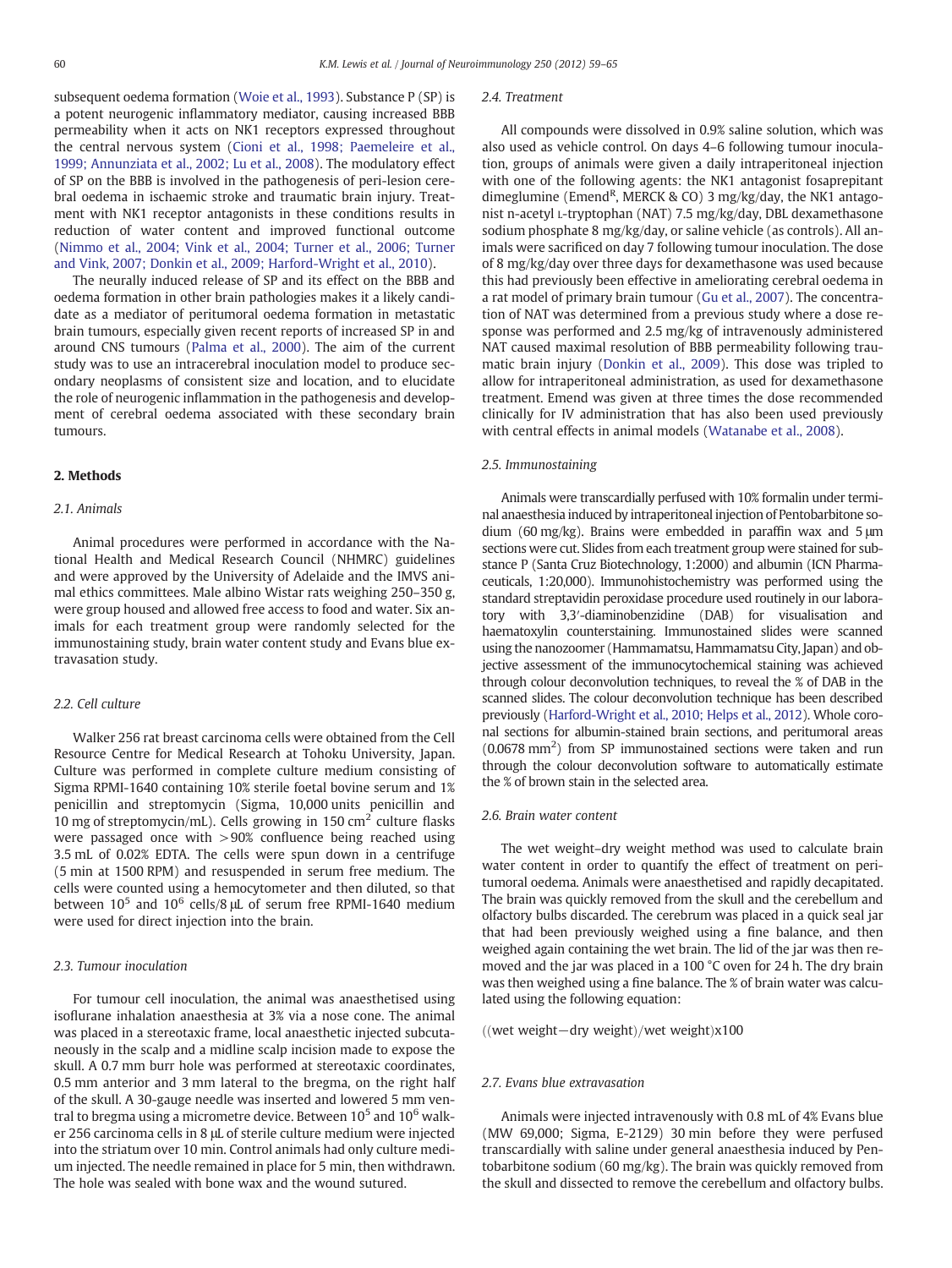The cerebrum was placed into vials, weighed and then homogenised in 7.5 mL of phosphate buffered saline. After adding 2.5 mL of trichloroacetic acid (Sigma, T-0699) the samples were vortexed for 2 min, stored overnight at 4 °C and then centrifuged at 1000 g over 30 min. A UV/Vis spectrophotometer was used to measure the Evans blue absorbance in the supernatant at 610 nm. The quantity of Evans blue, expressed as μg/g of brain tissue was calculated using an Evans blue standard curve that had been previously determined.

#### 2.8. Statistical analysis

Data were expressed as mean $\pm$  SEM. To determine statistical significance, an unpaired t test (for two groups) or one-way analysis of variance followed by a Bonferroni post test (for more than two groups) was performed as applicable, with  $p<0.05$  designated as significant.

#### 3. Results

Tumour inoculation produced large consistent tumours by day 7. All animals were sacrificed at this time point with 100% of animals showing evidence of tumour burden upon histological analysis. Walker 256 implantation models of secondary brain tumours have been described previously in the literature ([Yamada et al., 1983; Jamshidi](#page-6-0) [et al., 1992; Morreale et al., 1993](#page-6-0)). However tumours in the current study grew quicker than those reported previously. No adverse effects for any treatment were seen, and tumour inoculated animals showed maximum weight loss of 19.1% of their body weight. There was no animal mortality associated with this model, 100% of animals survived until the designated euthanasia date. Treatment over 3 days was pre-determined based on the previous use of dexamethasone to treat brain tumour associated oedema in the literature ([Gu et al.,](#page-5-0) [2007\)](#page-5-0). Days 4, 5 and 6 following tumour inoculation were chosen for treatment so that tumours were well established prior to its commencement.

#### 3.1. SP immunoreactivity

Tumour inoculation caused a significant increase in SP immunoreactivity as evident in the peritumoral area, when compared to the same location of control brains injected with culture medium  $(*p<0.01)$  (Fig. 1A–C). Within the tumour mass SP immunoreactivity was significantly lower than both the peritumoral area of the same animals (\*\*\*p $<0.001$ ) and the striatum of control animals (\*p $<0.05$ ) (Fig. 1A–C). This increase in SP immunoreactivity in the peritumoral area was not altered by any of the treatment regimes used in this study (data not shown).

#### 3.2. Brain water content

Tumour inoculation caused a significant increase in brain water content when compared to injection of culture medium alone ( $p$ <0.05, [Fig. 2\)](#page-3-0). This was not resolved following treatment with Emend or NAT, but dexamethasone treatment reduced brain water content to the level of the culture medium control group ([Fig. 2\)](#page-3-0).

#### 3.3. Blood–brain barrier permeability

Evans blue was used as an indicator of BBB permeability along with albumin immunoreactivity. Albumin is located within the blood vessels and not in the neuropil of the brain under normal conditions. However, pathological conditions that increase the permeability of the BBB allow albumin to leak out of the cerebral vasculature and into the brain tissue. Evans blue binds to serum albumin and is thus used as an exogenous indicator of BBB permeability at the time of tracer application. Albumin immunoreactivity was used as



Fig. 1. (A) Graph showing substance  $P(SP)$  immunoreactivity within the tumour mass and in the peritumoral area in walker 256 inoculated animals compared with the striatum of control animals;  $^*p<0.05$ ;  $^{**}p<0.01$ ;  $^{***}p<0.001$ . The values were obtained using a colour deconvolution software that measures the % of brown stain representing DAB and presented as the mean +/−SEM. (B) Brain from a control animal injected with culture medium showing faint SP immunoreactivity (arrows) appearing as fine network of brown stain in the striatum. (C) Peritumoral area (PTA) stained for SP showing increased immunoreactivity (arrows) surrounding the tumour mass (T).

an endogenous indicator of BBB permeability over a longer period of time. Evans blue extravasation was increased in all tumour-injected and treated groups when compared to the culture medium control group [\(Fig. 3](#page-3-0)). However, there was a small non-significant decrease in Evans blue extravasation in the dexamethasone treated group compared to other treatments ([Fig. 3\)](#page-3-0). Albumin immunoreactivity was significantly elevated in all tumour-inoculated groups injected with the vehicle ( $p<0.001$ ), Emend ( $p<0.001$ ), NAT ( $p<0.001$ ) and dexamethasone ( $p<0.05$ ), when compared with the control animals injected with culture medium alone ([Fig. 4A](#page-4-0)–F). Similar to Evans blue, there was a slight decrease in albumin immunoreactivity in the dexamethasone treated brains compared to other treatments [\(Fig. 4A](#page-4-0)). [Fig. 4](#page-4-0)E and D shows more extensive peritumoral albumin immunoreactivity in the NAT treated brain when compared to the Emend treated brain, likely due to the variation in tumour size.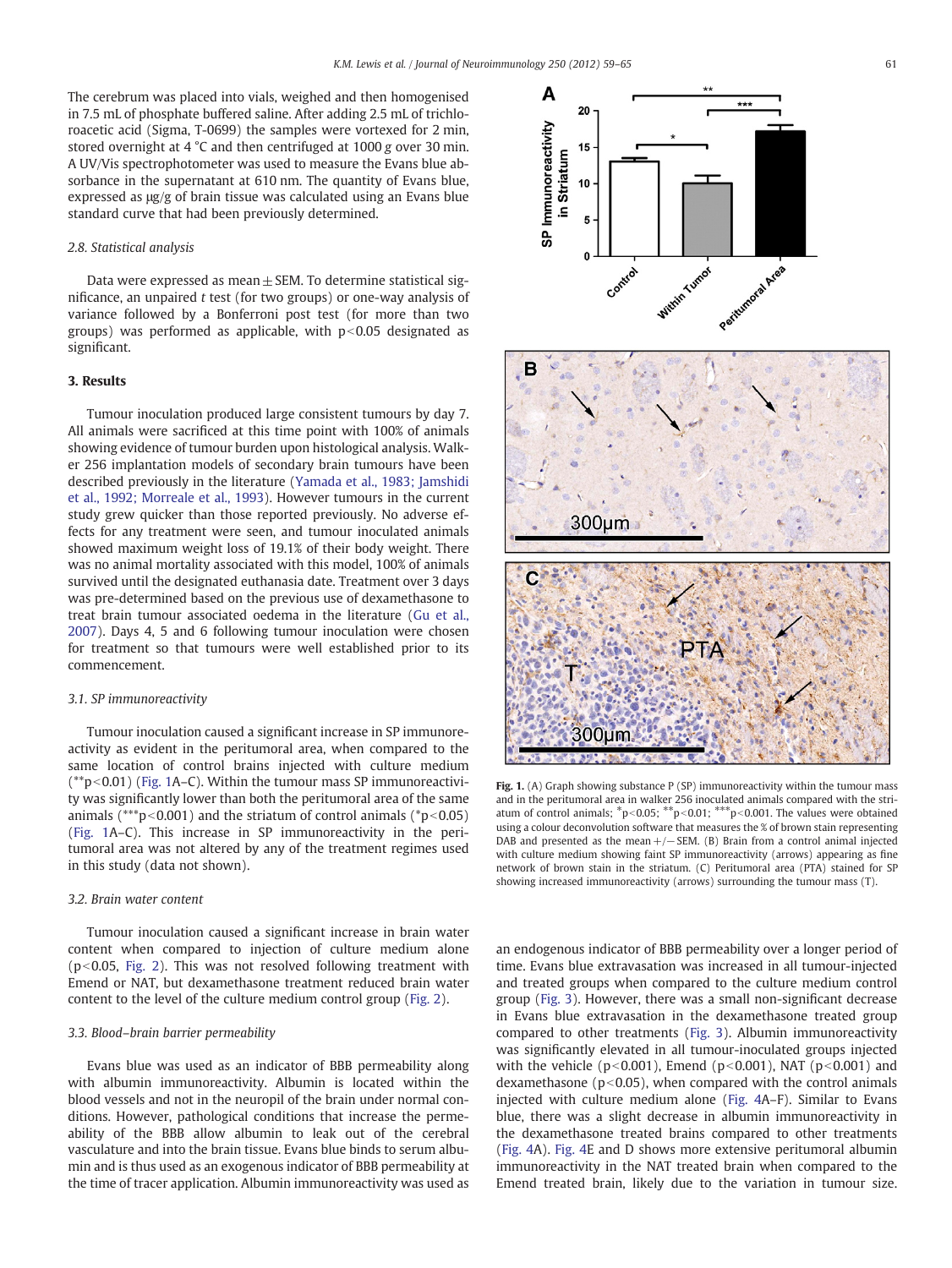<span id="page-3-0"></span>

Fig. 2. Graph showing brain water content as a percentage (%) of brain weight in tumour-inoculates and control animals.  $NAT = n$ -acetyl L-tryptophan;  $Dex = d$ examethasone. The values represent the mean  $+/-$  SEM;  $*p<0.05$ ;  $**p<0.001$ .

However, there was no significant difference among these groups using colour deconvolution of albumin immunoreactivity.

#### 4. Discussion

This study showed that inoculated tumour cells produced large, consistent tumour masses that increased brain water content and barrier permeability. For this reason, the model used in this study was suited to the investigation of potential therapeutic benefits of NK1 antagonists on peritumoral cerebral oedema. Direct injection models of secondary brain tumours have been frequently used previously to test treatments for tumour associated cerebral oedema [\(Yamada et al., 1983; Jamshidi et al., 1992; Engelhorn et al., 2009](#page-6-0)). The requirement of the model was that enough oedema be produced by the tumour growth, such that a therapeutic intervention could be effective and that the results be measurable. This is evident in the current study by the significant decrease in brain water content seen in the dexamethasone treated group when compared to the vehicle treated group. Direct injection of tumour cells into the brain bypasses the usual route of tumour cell invasion through the BBB in human metastases. Models of internal carotid artery or intra-cardiac injection of tumour cells to produce metastatic brain tumours allow for the study of extravasation through the BBB, although these models



Fig. 3. Graph showing Evans blue concentration in brain tissue ( $\mu$ g/g) of controls injected with culture medium only and tumour-inoculated animals injected with saline vehicle, Emend, n-acetyl L-tryptophan (NAT) and dexamethasone (Dex). The values represent the mean  $+/-$  SEM.

often produce multiple secondary brain tumours without predictable location ([Ushio et al., 1977; Hasegawa et al., 1983; Song et al., 2011;](#page-5-0) [Budde et al., 2012](#page-5-0)).

BBB permeability was measured by Evans blue extravasation and albumin immunoreactivity in the brain parenchyma. By seven days following tumour inoculation, brain water content was 0.8% above the control level of 79.1%. While significant, this elevation in brain water content is less than that seen in some other CNS pathologies reporting vasogenic oedema. For example, water content increases of 3.6%, 3.2% and 2.2% have been reported for rat models of ischaemic reperfusion stroke, intracerebral haemorrhage and traumatic brain injury respectively ([Nimmo et al., 2004; Turner et al., 2006; Li et al.,](#page-5-0) [2009\)](#page-5-0). However, the brain water content increase seen in the current study is comparable to the 0.87% elevation observed in a rat model of subarachnoid haemorrhage [\(Barry et al., 2011](#page-5-0)). The substantially larger percentage change in brain water content for models of trauma and reperfusion ischaemic stroke may be indicative of a different pathogenesis associated with oedema formation compared to that seen in the current study and in models of subarachnoid haemorrhage. Thus, the extent of increase in brain water content may be linked to the degree to which neurogenic inflammation contributes to breakdown of the BBB in different models of neurological diseases.

NK1 receptor antagonist treatment did not change the brain water content, albumin immunoreactivity or Evans blue extravasation when compared to vehicle treated controls. These results were seen despite the increase in SP immunoreactivity evident in the peritumoral area. Therefore, it is possible that the increase in SP expression was not of sufficient magnitude to be the primary mediator of cerebral oedema formation in this model. These results contrast with other studies using NK1 receptor antagonists to block neurogenic inflammation and treat vasogenic oedema. NAT has previously been used to decrease brain oedema and improve functional motor outcome after experimental traumatic brain injury and ischaemic reperfusion stroke [\(Donkin et al., 2009, 2011; Turner et al., 2011](#page-5-0)). In contrast, NK1 antagonists have not been shown to be effective in reducing vasogenic oedema associated with subarachnoid haemorrhage [\(Barry et al., 2011\)](#page-5-0). This suggests that the mechanisms of peritumoral vasogenic oedema formation in the current study and that observed in subarachnoid haemorrhage are likely to be nonneurogenic, and distinctly different from the vasogenic oedema following stroke and traumatic brain injury, in both of which NK1 receptor antagonists appear to be more effective as treatment.

Both classical inflammation and neurogenic inflammation involve increased permeability of the BBB, thus both have the potential to mediate cerebral oedema in many neurological pathologies. Neurogenic inflammation typically involves the release of SP and calcitonin gene related peptide from primary sensory nerve endings resulting in vasodilatation and plasma extravasation [\(Nimmo and Vink, 2009](#page-5-0)). Thus in this study, the failure of NK1 receptor antagonist treatment to ameliorate peritumoral oedema indicates that its formation is not mediated by SP-driven neurogenic inflammation.

Dexamethasone is a classical anti-inflammatory agent, having previously been shown to decrease bradykinin and prostaglandin E2 production by white blood cells in cattle [\(Myers et al., 2010\)](#page-5-0). In the CNS, classical inflammation is characterised by accumulation and proliferation of microglia along with perivascular macrophages ([Graeber et](#page-5-0) [al., 2011](#page-5-0)). This leads to blood vessel alterations driven by classical inflammatory mediators like bradykinin [\(Donkin and Vink, 2010\)](#page-5-0). The well-documented effects of dexamethasone in treating peritumoral oedema, also seen in the current study, suggest that classical inflammation is the mechanism behind peritumoral oedema formation.

In the current study, treatment with dexamethasone was used as a positive control to determine if the model of brain metastases used here produces enough peritumoral oedema for a treatment intervention to have an effect. Treatment of animals with dexamethasone has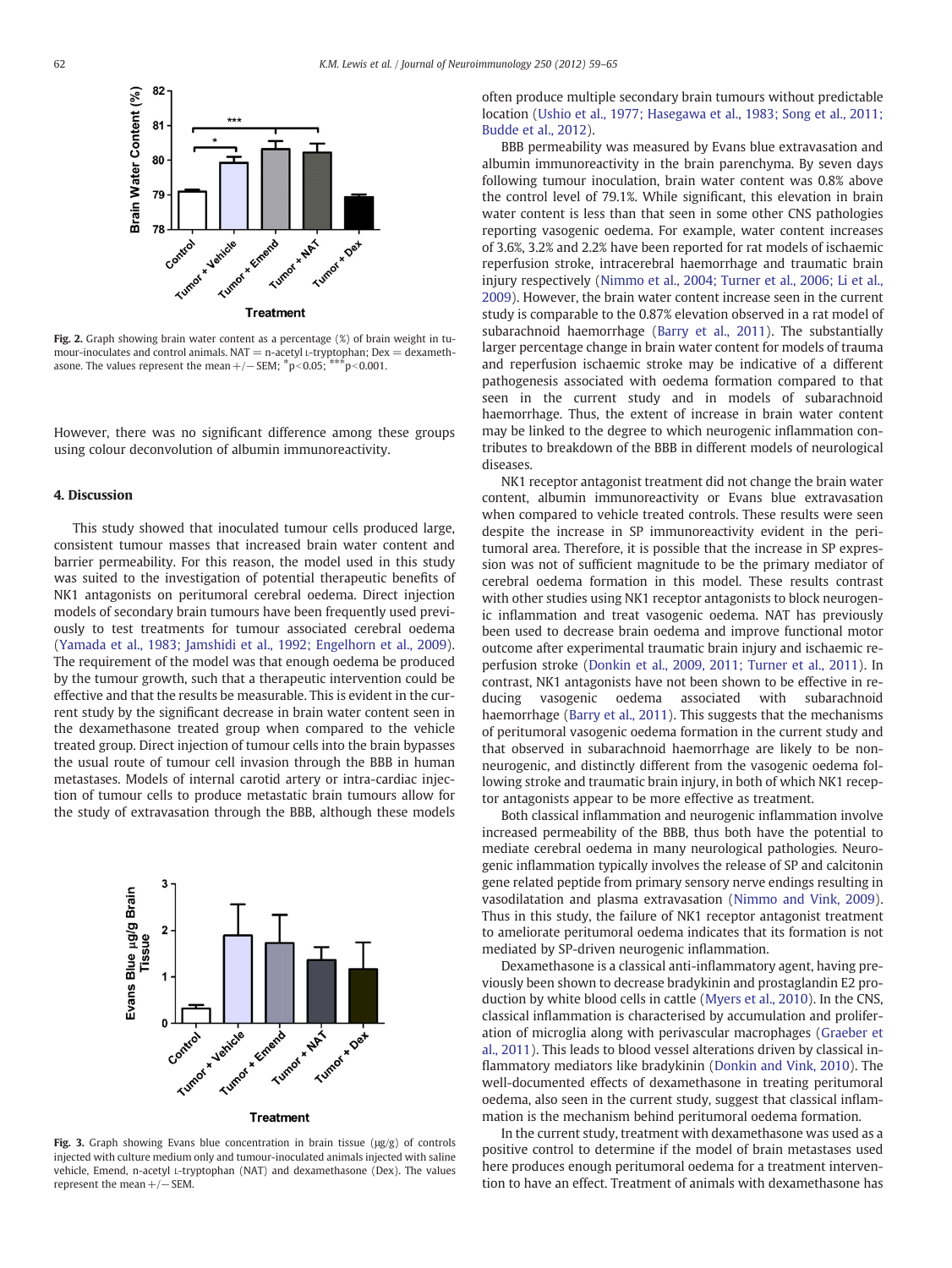<span id="page-4-0"></span>

Fig. 4. (A) Graph showing comparison of albumin immunoreactivity, in controls injected with culture medium only, and in tumour-inoculated animals injected with vehicle, Emend, n-acetyl 1-tryptophan (NAT), dexamethasone (Dex). The values were obtained using a colour deconvolution software that measures the % of brown stain representing<br>DAB and represented as the mean +/— SEM; \*p<0.05; \*\*\*p munoreactivity in brain parenchyma appearing as a brown reaction product. (C) Albumin immunostaining in the brain of a vehicle-treated animal showing a large tumour mass surrounded by extensive albumin immunoreactivity in the right hemisphere. (D) Brain coronal section from Emend-treated animal stained for albumin showing peri-tumoral immunoreactivity predominantly within the right hemisphere. (E) Albumin immunostaining in a brain form NAT-treated animal showing extensive albumin immunoreactivity throughout the right hemisphere. (F) Coronal brain section from a dexamethasone-treated animal stained for albumin showing a small tumour with widespread immunoreactivity in the peritumoral area.

previously been used effectively in models of vasogenic oedema to reduce brain water content, blood–brain barrier permeability and other measures of cerebral oedema ([Betz and Coester, 1990; Guerin et al.,](#page-5-0) [1992\)](#page-5-0). The outcomes associated with dexamethasone treatment are thought to be through its actions on glucocorticoid receptors, with modulation of VEGF ([Heiss et al., 1996; Kim et al., 2008](#page-5-0)), and occludin is proposed to play a role in its activity [\(Forster et al., 2006; Gu et al.,](#page-5-0) [2009\)](#page-5-0). Despite the undefined mechanism of action, dexamethasone has been shown to decrease transendothelial fluid movement and extravascular fluid volume [\(Nakagawa et al., 1987; Andersen and](#page-5-0) [Jensen, 1998](#page-5-0)). However, the benefits of improved fluid homeostasis were not sufficient to improve survival when animals bearing U87 or C6 intracranial gliomas were treated with dexamethasone [\(Moroz et al., 2011\)](#page-5-0).

The decrease in brain water content in the dexamethasone-treated group was comparable to that seen in the control group injected with culture medium only. In contrast, the decrease in Evans blue and albumin immunoreactivity with dexamethasone treatment was nonsignificant and was elevated above that seen in the control groups. These data suggest that the mechanisms of extravasation of water and protein components of oedema are different, and that the mechanism of dexamethasone-induced resolution of peritumoral oedema is only partially mediated by decreasing the permeability of the BBB. Therefore, further investigation is needed to elucidate the specific mechanistic effects of dexamethasone on peritumoral oedema.

In conclusion, the results of this study demonstrate that dexamethasone is more effective in treating peritumoral oedema than the NK1 receptor antagonists in this model of brain secondaries. This suggests that in this model the pathogenesis of peritumoral oedema may be mediated by classical inflammation, rather than neurogenic inflammation driven by substance P.

#### Acknowledgement

Supported, in part, by the Neurosurgical Research Foundation (Australia).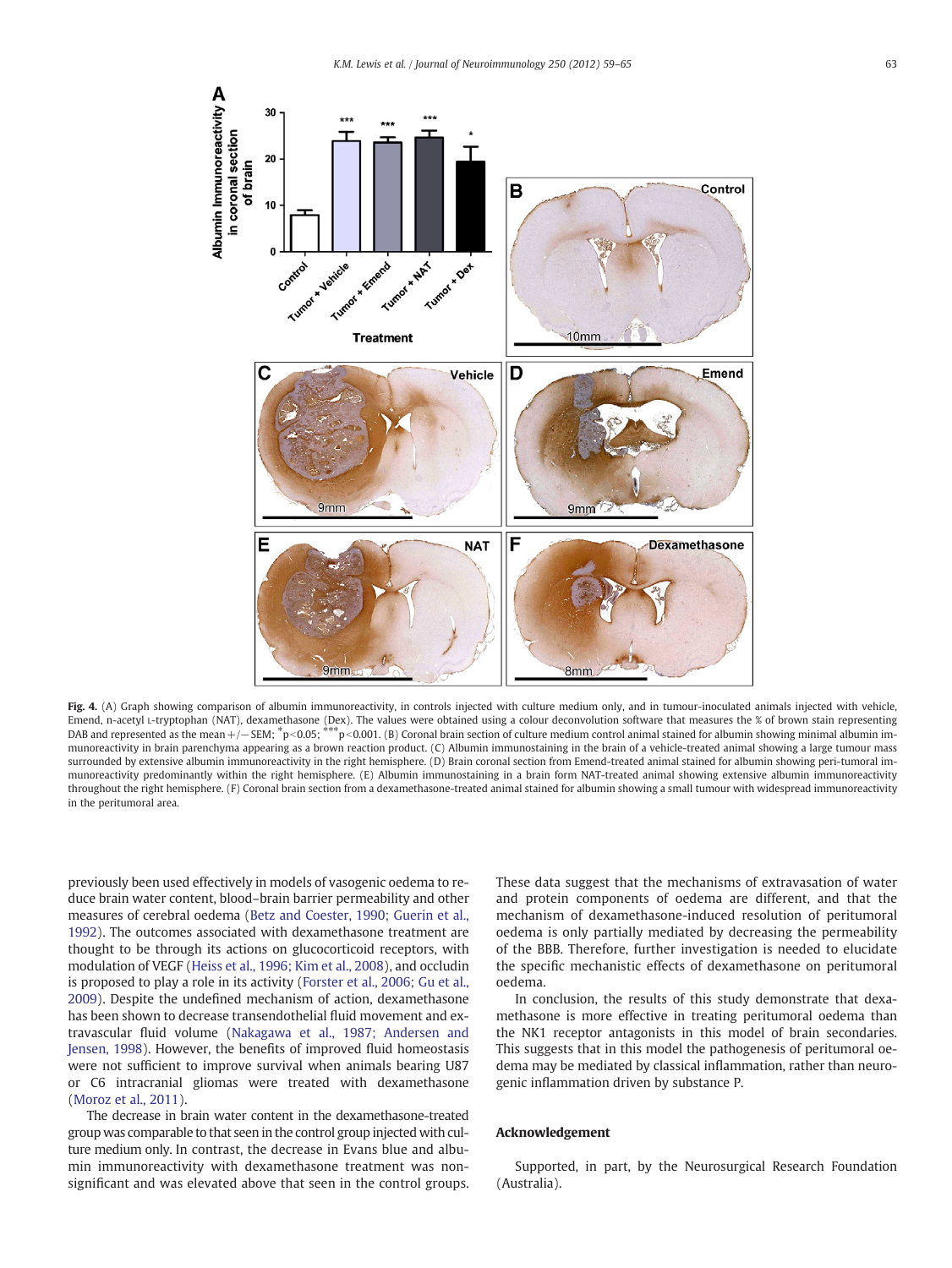#### <span id="page-5-0"></span>References

- Alpert, E., Seigerman, C., 1986. Steroid withdrawal psychosis in a patient with closed head injury. Arch. Phys. Med. Rehabil. 67, 766–769.
- Andersen, C., Jensen, F.T., 1998. Differences in blood–tumour-barrier leakage of human intracranial tumours: quantitative monitoring of vasogenic oedema and its response to glucocorticoid treatment. Acta Neurochir. (Wien) 140, 919–924.
- Andersen, C., Astrup, J., Gyldensted, C., 1994. Quantitation of peritumoural oedema and the effect of steroids using NMR-relaxation time imaging and blood–brain barrier analysis. Acta Neurochir. Suppl. (Wien) 60, 413–415.
- Annunziata, P., Cioni, C., Santonini, R., Paccagnini, E., 2002. Substance P antagonist blocks leakage and reduces activation of cytokine-stimulated rat brain endothelium. J. Neuroimmunol. 131, 41–49.
- Ayata, C., Ropper, A.H., 2002. Ischaemic brain oedema. J. Clin. Neurosci. 9, 113–124.
- Barry, C.M., Helps, S.C., den Heuvel, C., Vink, R., 2011. Characterizing the role of the neuropeptide substance P in experimental subarachnoid hemorrhage. Brain Res. 1389, 143–151.
- Betz, A.L., Coester, H.C., 1990. Effect of steroids on edema and sodium uptake of the brain during focal ischemia in rats. Stroke 21, 1199–1204.
- Budde, M.D., Gold, E., Jordan, E.K., Smith-Brown, M., Frank, J.A., 2012. Phase contrast MRI is an early marker of micrometastatic breast cancer development in the rat brain. NMR Biomed. 25, 726–736.
- Cifuentes, N., Pickren, J.W., 1979. Metastases from carcinoma of mammary gland: an autopsy study. J. Surg. Oncol. 11, 193–205.
- Cioni, C., Renzi, D., Calabro, A., Annunziata, P., 1998. Enhanced secretion of substance P by cytokine-stimulated rat brain endothelium cultures. J. Neuroimmunol. 84, 76–85.
- Cornford, E.M., Young, D., Paxton, J.W., Finlay, G.J., Wilson, W.R., Pardridge, W.M., 1992. Melphalan penetration of the blood–brain barrier via the neutral amino acid transporter in tumor-bearing brain. Cancer Res. 52, 138–143.
- Donkin, J.J., Vink, R., 2010. Mechanisms of cerebral edema in traumatic brain injury: therapeutic developments. Curr. Opin. Neurol. 23, 293–299.
- Donkin, J.J., Nimmo, A.J., Cernak, I., Blumbergs, P.C., Vink, R., 2009. Substance P is associated with the development of brain edema and functional deficits after traumatic brain injury. J. Cereb. Blood Flow Metab. 29, 1388–1398.
- Donkin, J.J., Cernak, I., Blumbergs, P.C., Vink, R., 2011. A substance P antagonist reduces axonal injury and improves neurologic outcome when administered up to 12 hours after traumatic brain injury. J. Neurotrauma 28, 217–224.
- Engelhorn, T., Savaskan, N.E., Schwarz, M.A., Kreutzer, J., Meyer, E.P., Hahnen, E., Ganslandt, O., Dorfler, A., Nimsky, C., Buchfelder, M., Eyupoglu, I.Y., 2009. Cellular characterization of the peritumoral edema zone in malignant brain tumors. Cancer Sci. 100, 1856–1862.
- Fast, A., Alon, M., Weiss, S., Zer-Aviv, F.R., 1984. Avascular necrosis of bone following short-term dexamethasone therapy for brain edema. Case report. J. Neurosurg. 61, 983–985.
- Forster, C., Waschke, J., Burek, M., Leers, J., Drenckhahn, D., 2006. Glucocorticoid effects on mouse microvascular endothelial barrier permeability are brain specific. J. Physiol. 573, 413–425.
- Front, D., Israel, O., Kohn, S., Nir, I., 1984. The blood–tissue barrier of human brain tumors: correlation of scintigraphic and ultrastructural findings: concise communication. J. Nucl. Med. 25, 461–465.
- Gavrilovic, I.T., Posner, J.B., 2005. Brain metastases: epidemiology and pathophysiology. J. Neurooncol 75, 5–14.
- Graeber, M.B., Li, W., Rodriguez, M.L., 2011. Role of microglia in CNS inflammation. FEBS Lett. 585, 3798–3805.
- Gu, Y.T., Zhang, H., Xue, Y.X., 2007. Dexamethasone enhances adenosine 5′-triphosphate-sensitive potassium channel expression in the blood–brain tumor barrier in a rat brain tumor model. Brain Res. 1162, 1–8.
- Gu, Y.T., Qin, L.J., Qin, X., Xu, F., 2009. The molecular mechanism of dexamethasonemediated effect on the blood–brain tumor barrier permeability in a rat brain tumor model. Neurosci. Lett. 452, 114–118.
- Guerin, C., Wolff, J.E., Laterra, J., Drewes, L.R., Brem, H., Goldstein, G.W., 1992. Vascular differentiation and glucose transporter expression in rat gliomas: effects of steroids. Ann. Neurol. 31, 481–487.
- Harford-Wright, E., Thornton, E., Vink, R., 2010. Angiotensin-converting enzyme (ACE) inhibitors exacerbate histological damage and motor deficits after experimental traumatic brain injury. Neurosci. Lett. 481, 26–29.
- Hasegawa, H., Ushio, Y., Hayakawa, T., Yamada, K., Mogami, H., 1983. Changes of the blood–brain barrier in experimental metastatic brain tumors. J. Neurosurg. 59, 304–310.
- Heiss, J.D., Papavassiliou, E., Merrill, M.J., Nieman, L., Knightly, J.J., Walbridge, S., Edwards, N.A., Oldfield, E.H., 1996. Mechanism of dexamethasone suppression of brain tumor-associated vascular permeability in rats. Involvement of the glucocorticoid receptor and vascular permeability factor. J. Clin. Invest. 98, 1400–1408.
- Helps, S.C., Thornton, E., Kleinig, T.J., Manavis, J., Vink, R., 2012. Automatic nonsubjective estimation of antigen content visualized by immunohistochemistry using color deconvolution. Appl. Immunohistochem. Mol. Morphol. 20, 82–90.
- Hempen, C., Weiss, E., Hess, C.F., 2002. Dexamethasone treatment in patients with brain metastases and primary brain tumors: do the benefits outweigh the sideeffects? Support. Care Cancer 10, 322–328.
- Jamshidi, J., Yoshimine, T., Ushio, Y., Hayakawa, T., 1992. Effects of glucocorticoid and chemotherapy on the peritumoral edema and astrocytic reaction in experimental brain tumor. J. Neurooncol 12, 197–204.
- Jelsma, R., Bucy, P.C., 1967. The treatment of glioblastoma multiforme of the brain. J. Neurosurg. 27, 388–400.
- Kim, H., Lee, J.M., Park, J.S., Jo, S.A., Kim, Y.O., Kim, C.W., Jo, I., 2008. Dexamethasone coordinately regulates angiopoietin-1 and VEGF: a mechanism of glucocorticoidinduced stabilization of blood–brain barrier. Biochem. Biophys. Res. Commun. 372, 243–248.
- Landis, S.H., Murray, T., Bolden, S., Wingo, P.A., 1998. Cancer statistics, 1998. CA Cancer J. Clin. 48, 6–29.
- Lesniak, M.S., Gabikian, P., Tyler, B.M., Pardoll, D.M., Brem, H., 2004. Dexamethasone mediated inhibition of local IL-2 immunotherapy is dose dependent in experimental brain tumors. J. Neurooncol 70, 23–28.
- Li, Z.Q., Liang, G.B., Xue, Y.X., Liu, Y.H., 2009. Effects of combination treatment of dexamethasone and melatonin on brain injury in intracerebral hemorrhage model in rats. Brain Res. 1264, 98–103.
- Lu, T.S., Avraham, H.K., Seng, S., Tachado, S.D., Koziel, H., Makriyannis, A., Avraham, S., 2008. Cannabinoids inhibit HIV-1 Gp120-mediated insults in brain microvascular endothelial cells. I. Immunol. 181, 6406-6416.
- Marchi, N., Angelov, L., Masaryk, T., Fazio, V., Granata, T., Hernandez, N., Hallene, K., Diglaw, T., Franic, L., Najm, I., Janigro, D., 2007. Seizure-promoting effect of blood–brain barrier disruption. Epilepsia 48, 732–742.
- McCluskey, J., Gutteridge, D.H., 1982. Avascular necrosis of bone after high doses of dexamethasone during neurosurgery. Br. Med. J. (Clin. Res. Ed) 284, 333–334.
- McGirt, M.J., Chaichana, K.L., Gathinji, M., Attenello, F., Than, K., Ruiz, A.J., Olivi, A., Quinones-Hinojosa, A., 2008. Persistent outpatient hyperglycemia is independently associated with decreased survival after primary resection of malignant brain astrocytomas. Neurosurgery 63, 286–291 (discussion 291).
- Moroz, M.A., Huang, R., Kochetkov, T., Shi, W., Thaler, H., de Stanchina, E., Gamez, I., Ryan, R.P., Blasberg, R.G., 2011. Comparison of corticotropin-releasing factor, dexamethasone, and temozolomide: treatment efficacy and toxicity in U87 and C6 intracranial gliomas. Clin. Cancer Res. 17, 3282–3292.
- Morreale, V.M., Herman, B.H., Der-Minassian, V., Palkovits, M., Klubes, P., Perry, D., Csiffary, A., Lee, A.P., 1993. A brain-tumor model utilizing stereotactic implantation of a permanent cannula. J. Neurosurg. 78, 959–965.
- Mukand, J.A., Blackinton, D.D., Crincoli, M.G., Lee, J.J., Santos, B.B., 2001. Incidence of neurologic deficits and rehabilitation of patients with brain tumors. Am. J. Phys. Med. Rehabil. 80, 346–350.
- Myers, M.J., Scott, M.L., Deaver, C.M., Farrell, D.E., Yancy, H.F., 2010. Biomarkers of inflammation in cattle determining the effectiveness of anti-inflammatory drugs. J. Vet. Pharmacol. Ther. 33, 1–8.
- Nakagawa, H., Groothuis, D.R., Owens, E.S., Fenstermacher, J.D., Patlak, C.S., Blasberg, R.G., 1987. Dexamethasone effects on [125I] albumin distribution in experimental RG-2 gliomas and adjacent brain. J. Cereb. Blood Flow Metab. 7, 687–701.
- Nimmo, A.J., Vink, R., 2009. Recent patents in CNS drug discovery: the management of inflammation in the central nervous system. Recent Pat. CNS Drug Discov. 4, 86–95.
- Nimmo, A.J., Cernak, I., Heath, D.L., Hu, X., Bennett, C.J., Vink, R., 2004. Neurogenic inflammation is associated with development of edema and functional deficits following traumatic brain injury in rats. Neuropeptides 38, 40–47.
- Paemeleire, K., de Hemptinne, A., Leybaert, L., 1999. Chemically, mechanically, and hyperosmolarity-induced calcium responses of rat cortical capillary endothelial cells in culture. Exp. Brain Res. 126, 473–481.
- Palma, C., Bigioni, M., Irrissuto, C., Nardelli, F., Maggi, C.A., Manzini, S., 2000. Anti-tumour activity of tachykinin NK1 receptor antagonists on human glioma U373 MG xenograft. Br. J. Cancer 82, 480–487.
- Posner, J.B., Chernik, N.L., 1978. Intracranial metastases from systemic cancer. Adv. Neurol. 19, 579–592.
- Shinoura, N., Suzuki, Y., Yamada, R., Tabei, Y., Saito, K., Yagi, K., 2010. Relationships between brain tumor and optic tract or calcarine fissure are involved in visual field deficits after surgery for brain tumor. Acta Neurochir. (Wien) 152, 637–642.
- Shuto, T., Matusnaga, S., Inomori, S., Fujino, H., 2008. Efficacy of gamma knife surgery for control of peritumoral edema associated with metastatic brain tumors. J. Neurol. Neurosurg. Psychiatry 79, 1061–1065.
- Sinha, S., Bastin, M.E., Wardlaw, J.M., Armitage, P.A., Whittle, I.R., 2004. Effects of dexamethasone on peritumoural oedematous brain: a DT-MRI study. J. Neurol. Neurosurg. Psychiatry 75, 1632–1635.
- Song, H.T., Jordan, E.K., Lewis, B.K., Gold, E., Liu, W., Frank, J.A., 2011. Quantitative T2\* imaging of metastatic human breast cancer to brain in the nude rat at 3 T. NMR Biomed. 24, 325–334.
- Turner, R., Vink, R., 2007. Inhibition of neurogenic inflammation as a novel treatment for ischemic stroke. Timely Top. Med. Cardiovasc. Dis. 11, E24.
- Turner, R.J., Blumbergs, P.C., Sims, N.R., Helps, S.C., Rodgers, K.M., Vink, R., 2006. Increased substance P immunoreactivity and edema formation following reversible ischemic stroke. Acta Neurochir. Suppl. 96, 263–266.
- Turner, R.J., Helps, S.C., Thornton, E., Vink, R., 2011. A substance P antagonist improves outcome when administered 4 h after onset of ischaemic stroke. Brain Res. 1393, 84–90.
- Ushio, Y., Chernik, N.L., Shapiro, W.R., Posner, J.B., 1977. Metastatic tumor of the brain: development of an experimental model. Ann. Neurol. 2, 20–29.
- Vink, R., Donkin, J.J., Cruz, M.I., Nimmo, A.J., Cernak, I., 2004. A substance P antagonist increases brain intracellular free magnesium concentration after diffuse traumatic brain injury in rats. J. Am. Coll. Nutr. 23, 538S–540S.
- Watanabe, Y., Asai, H., Ishii, T., Kiuchi, S., Okamoto, M., Taniguchi, H., Nagasaki, M., Saito, A., 2008. Pharmacological characterization of T-2328, 2-fluoro-4′-methoxy-3'-[[[(2S,3S)-2-phenyl-3-piperidinyl]amino]methyl]-[1, carbonitrile dihydrochloride, as a brain-penetrating antagonist of tachykinin NK1 receptor. J. Pharmacol. Sci. 106, 121–127.
- WHO, 2002. National Cancer Control Programmes: Policies and Managerial Guidelines, 2nd edition. World Health Organisation, Geneva, Switzerland.